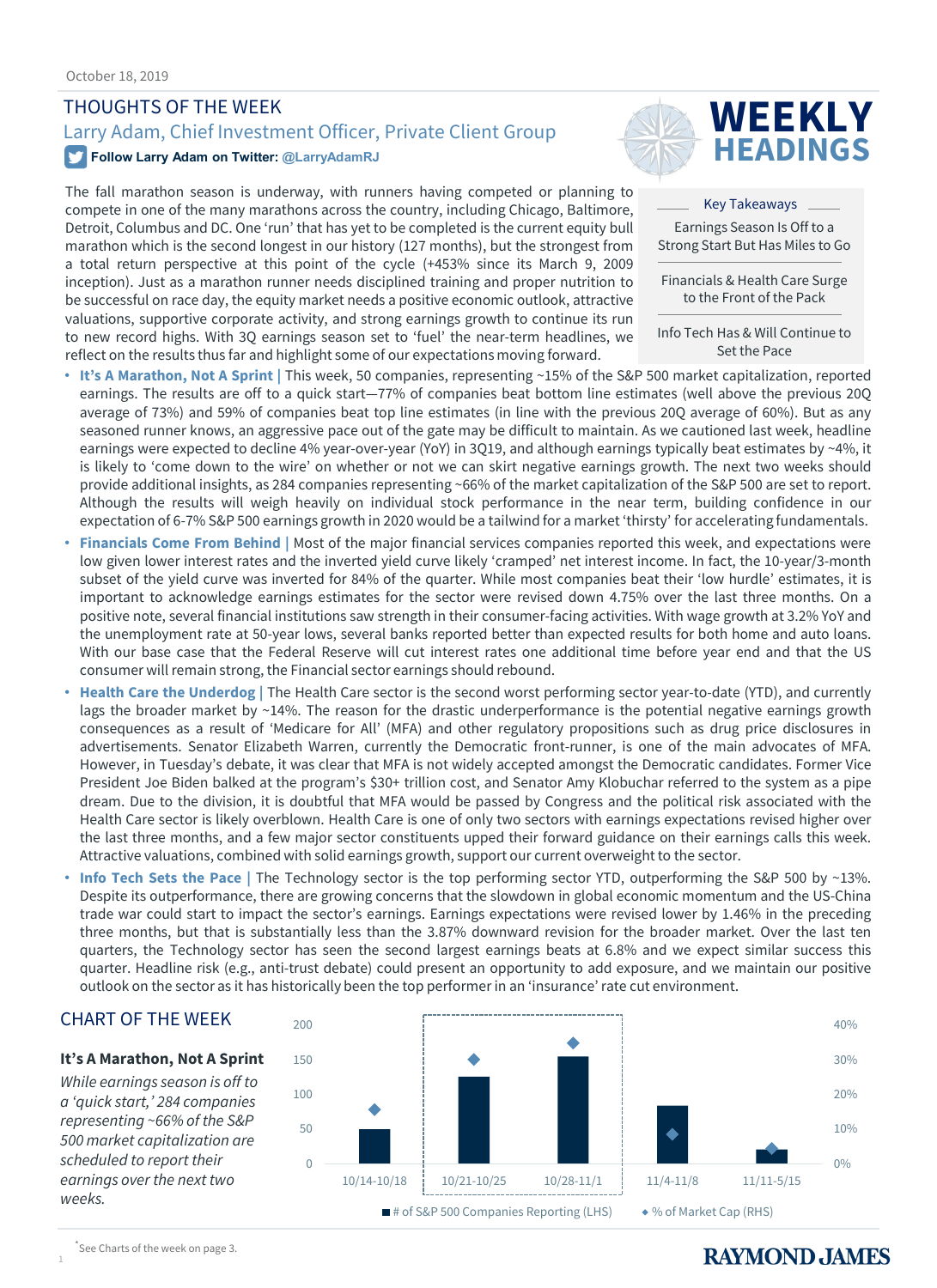#### ECONOMY

- Leading Economic Indicators declined for the second consecutive month in September, driven in part by weakness in manufacturing. While the headline index is only 0.3 off the all-time high (set in July), this will be worth monitoring as LEIs historically peak ~13 months prior to the next recession.\*
- The Fed's Beige Book noted that "the U.S. economy expanded at a slight to modest pace" into early October. Manufacturing activity "continued to edge lower," while contacts in some Fed districts indicated that persistent trade tensions and slower global growth weighed on activity. Businesses generally expect slower growth (but still positive).
- Retail sales were weaker than expected (-0.3%) in the initial estimate for September. Core sales, which exclude autos, building materials, and gasoline (each of which declined), edged up 0.1% -- suggesting a loss of momentum at the end of the quarter. However, growth in retail sales throughout 3Q remained strong and was more than double the previous 15-year average.\*
- **Focus of the Week:** Next week, home sales figures are expected to have been mixed in September, but the near-term trends are higher. Durable goods orders should reflect a decrease in aircraft orders in September, but should otherwise be mixed and lackluster. The University of Michigan Consumer Sentiment Index has been range-bound over the last several months, as tailwinds from the strength in the US labor market has buoyed the uncertainty surrounding global trade.

#### October 21 – October 25



Durable Goods Orders (Sep) New Home Sales (Sep) Jobless Claims (10/19)

**WED** 

THU





**FRI** 

10/30 FOMC Policy Statement 10/30 Powell Press Briefing 11/1 ISM Manufacturing Index

#### US EQUITY

- The S&P 500 was able to bounce back above its 50-day moving average and within 1% of new highs, following the trade agreement with China last week. Technically, the market trend has been full of indecision, with the trade tone obviously being a significant influence. Currently, we are near the top of that price range with internal indicators approaching overbought levels.\*
- Earnings are the main market influence now for the coming weeks. If companies come through with good earnings and their stocks react positively, the market likely prints a new high. If they disappoint, range-bound trading likely continues (2800-3000). There is no real reason to have meaningful upside or downside unless trade surprises to the upside or downside.\*
- **Focus of the Week:** Q3 earnings season has begun in generally positive fashion, led by the Health Care, Industrials, and Financials sectors (three of the more out of favor areas this year). The average S&P 500 stock has gained 0.6% on results so far, while the sectors above have seen average price gains of 3.2%, 1.81%, and 1.5% respectively. For the S&P 500 as a whole, 15% of companies have reported Q3 results. 77% have beaten on the bottom line (vs. 73% over the past 20 quarters) for an earnings surprise of 2.9% (vs 4.9% over the past 20 quarters). Additionally, 59% have beaten on the top line for a sales surprise of 1.04%.

#### FIXED INCOME

- Brexit and China have fueled a roller coaster with hopes of deals that never seem to happen. Despite the recent weakness in Treasuries as sovereign bond yields have risen, the 10-year Treasury remains up over 10% year-to-date (YTD). We do not forecast a material rise in sovereign yields from current levels, and expect the recent bearish tone to back off (halting the rise in yields) especially as we approach this month's Fed meeting as the market is pricing in a ~90% probability of a rate cut.
- **Focus of the Week:** Similar to equities, high yield has performed well over the past week as the trade agreement with China and Brexit deal boosted risk assets. This positive momentum continued the strong performance of 2019, as high yield is up ~12% YTD, which would mark the fourth consecutive year of positive performance. Going forward, we continue to favor investment grade over high yield in the credit space, as increased issuance and tighter spreads will likely weigh on high yield.\*

#### INTERNATIONAL & POLITICAL

- A second Brexit deal has been struck between the UK and the continuing European Union and the hope is that this will pass a special Saturday session of the former's Parliament (the first since the early 1980s). As this is Brexit, the pathway to achieving this is filled with challenges, including the stated disapproval of the Democratic Unionist Party, the Northern Irish political party that holds some important voting sway to help the UK government get its proposed legislation through. If this deal is not passed on Saturday, the combination of a further Brexit extension (beyond October 31) and a late November General Election is likely to be suggested. The British pound has gathered some additional investor support in recent weeks in anticipation of an eventual compromise passing of a 'soft Brexit' as the currency is now trading at the highest level (1.28) in six months.\*
- On the ongoing China trade negotiations, progress toward an interim deal has served as a near-term positive that avoids an October tariff hike to 30% on \$250B Chinese goods, but the next steps present difficulties for concluding the 'phase one' agreement. The text will have to be formalized over the next several weeks ahead of a potential signing ceremony between Trump and Xi at the APEC Summit in Chile on November 14-15. Issues have historically popped up in the text negotiating phase that have derailed progress, and we cannot fully discount that possibility in the weeks ahead. We will also be watching for movement on potential capital markets restrictions for Chinese firms, which could see some action around the end of October.
- **Focus of the week:** Support from Congressional Republicans has generally remained strongly against the impeachment proceedings, but President Trump has faced bipartisan backlash against a decision related to the US pulling back support for the Kurds in Northern Syria. The resumption of work in DC has led to votes to rebuke President Trump's Syria decision and continued impeachment inquiry activities. These will be areas to watch and will be used to gauge the temperature of the full House and Senate Republican Caucus as it relates to support for the president. The events of the past several weeks have made it all but certain that the House will proceed with passing articles of impeachment by the end of the year. The Senate is still unlikely to convict and remove the president from office, but there is an increase in conversations in DC on whether the president will finish his term/run for reelection. We continue to believe this is a low probability, but the odds are growing.

2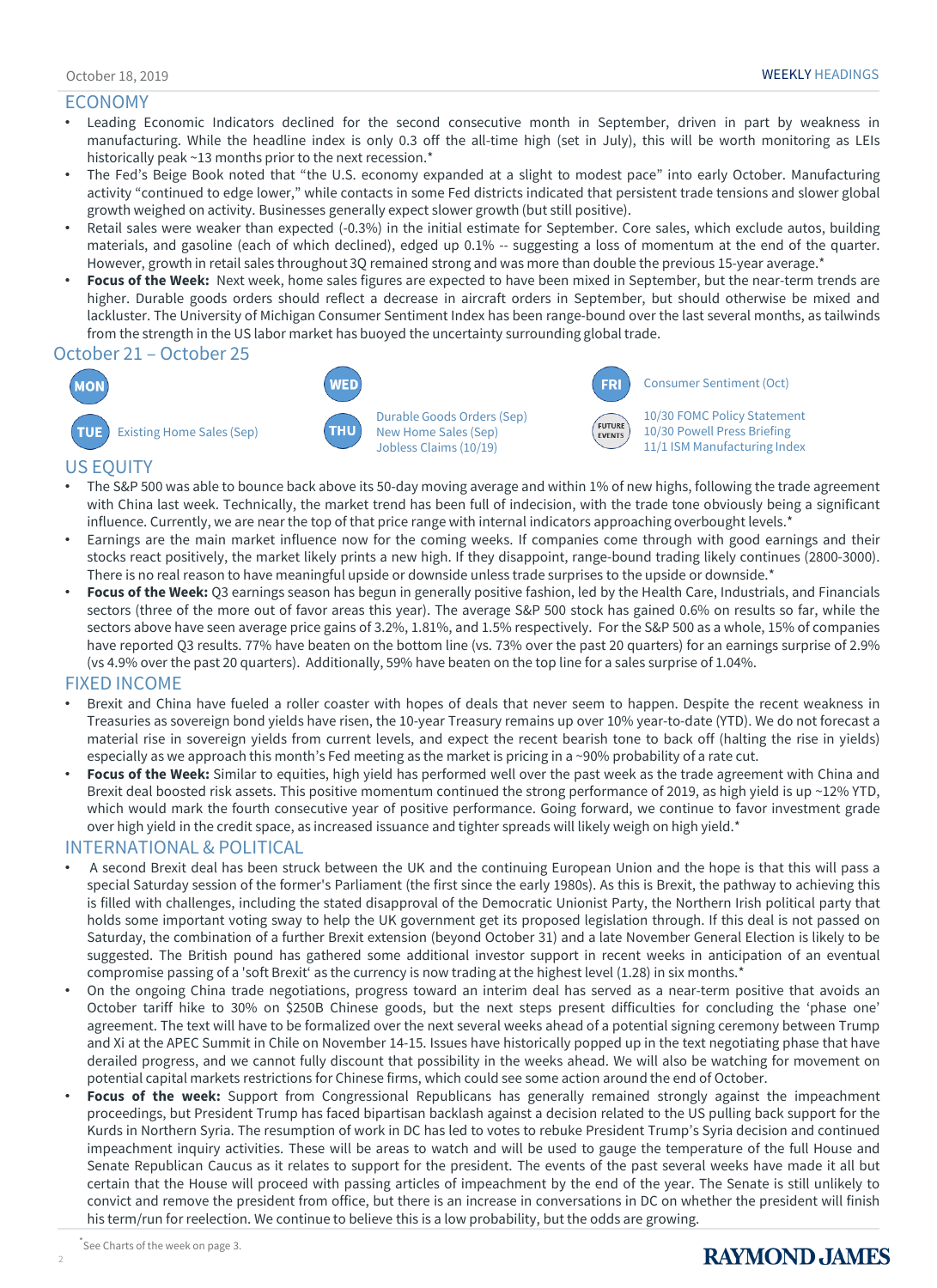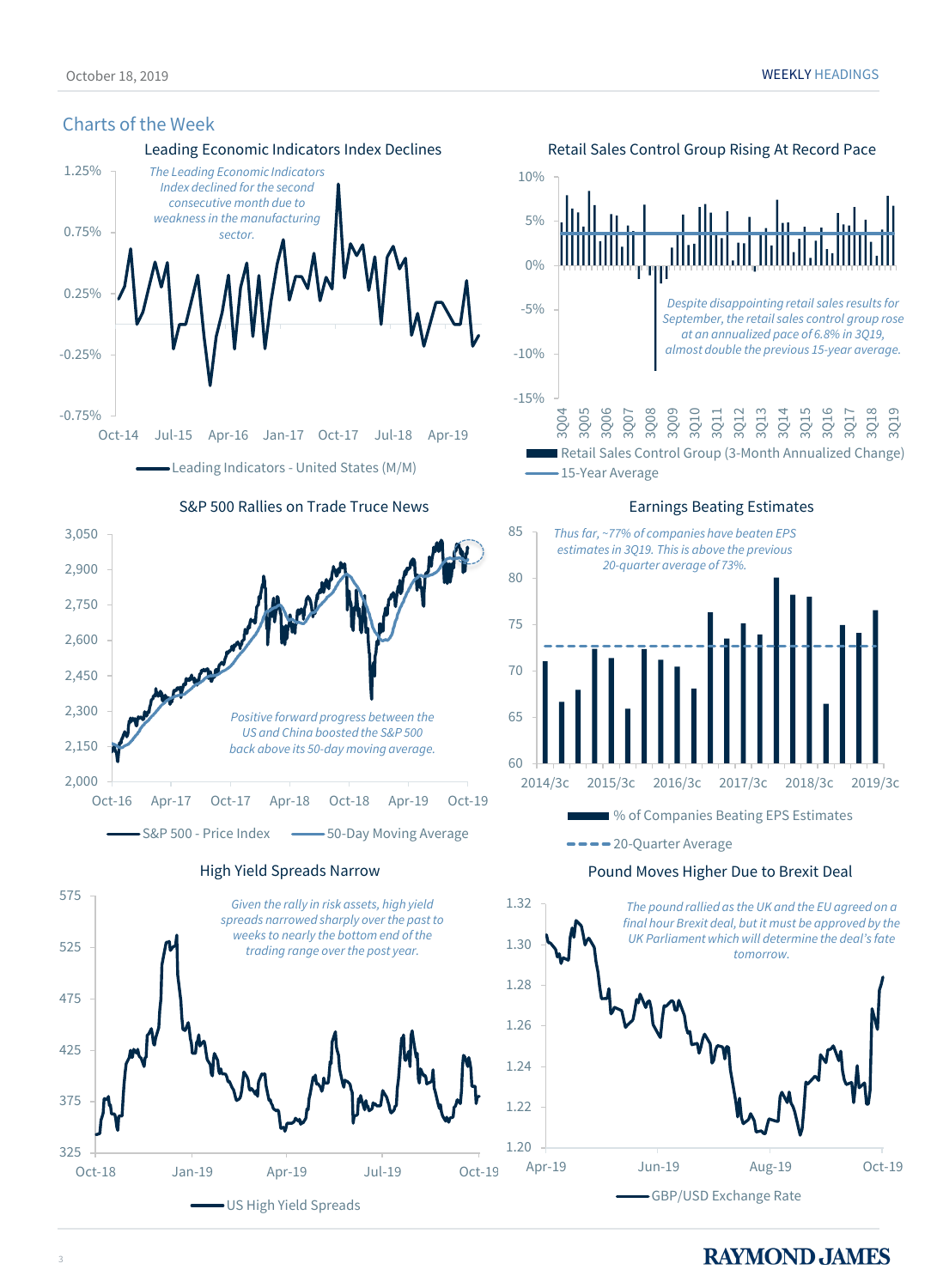## Asset Class Performance | Distribution by Asset Class and Style (as of October 17)



## Asset Class Performance | Weekly and Year-to-Date (as of October 17)



\*\*Assumes all asset classes are priced in US dollars unless otherwise noted. Ranked in order of performances (best to worst).

4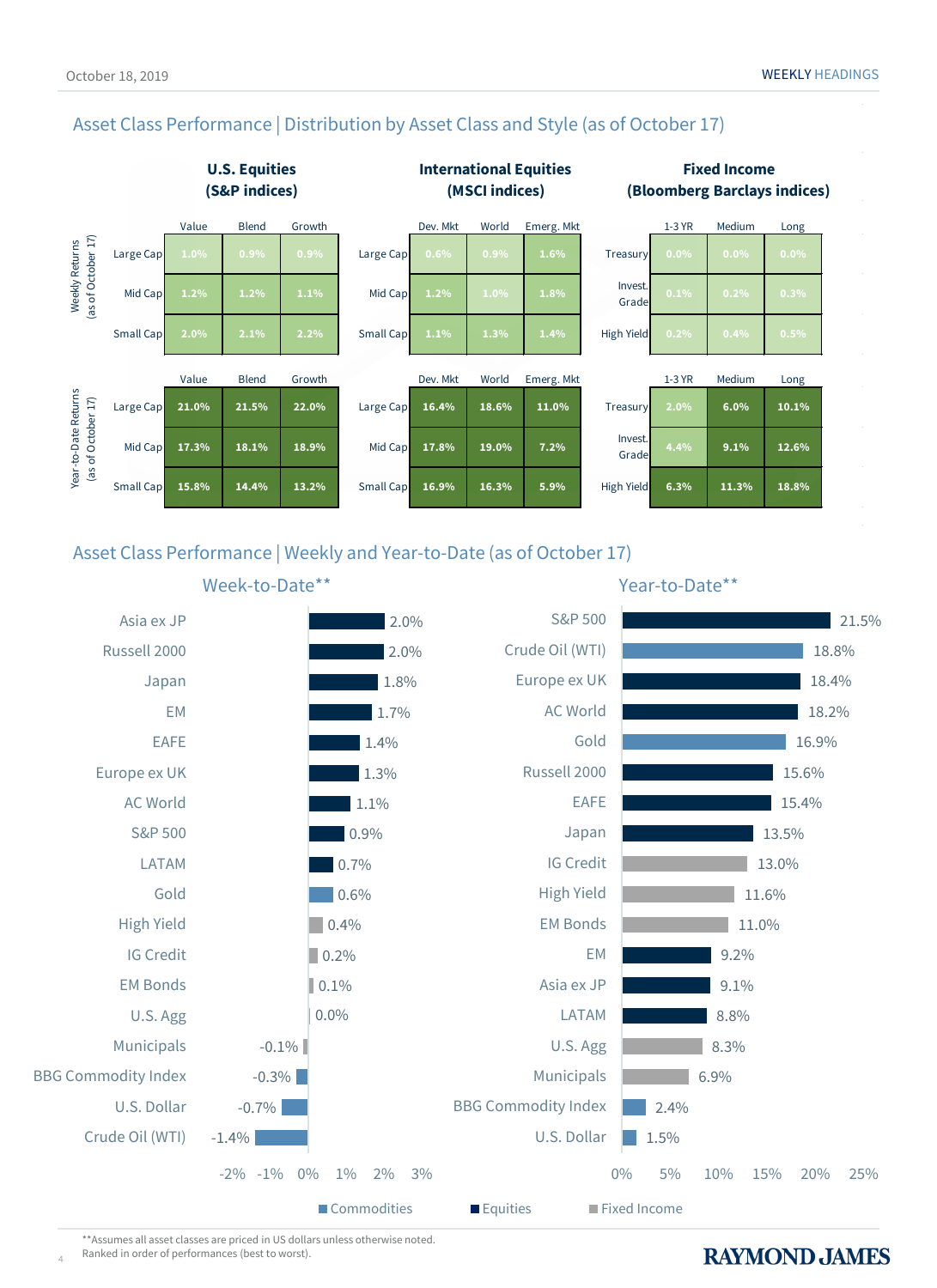## Weekly Data

## Data as of October 17

#### **U.S Equities**

| Index                  | Price   | Weekly | <b>MTD</b> | <b>YTD</b> | 1 Year | 3 Year | 5 Year | 10 Year |
|------------------------|---------|--------|------------|------------|--------|--------|--------|---------|
| S&P 500                | 2998.0  | 2.1    | 0.8        | 21.5       | 8.9    | 14.4   | 10.8   | 15.8    |
| DJ Industrial Average  | 27025.9 | 2.0    | 0.4        | 15.9       | 5.1    | 19.3   | 12.6   | 16.1    |
| NASDAO Composite Index | 8156.9  | 2.6    | 2.0        | 22.9       | 6.7    | 19.9   | 13.1   | 19.0    |
| Russell 1000           | 3182.1  | 2.0    | 0.8        | 21.5       | 3.9    | 13.2   | 10.6   | 13.2    |
| Russell 2000           | 3831.9  | 3.8    | 1.3        | 15.6       | (8.9)  | 8.2    | 8.2    | 11.2    |
| Russell Midcap         | 5738.6  | 2.1    | 0.1        | 22.0       | 3.2    | 10.7   | 9.1    | 13.1    |

#### **Equity Sectors**

| <b>Sector</b>                 | Price  | Weekly | <b>MTD</b> | <b>YTD</b> | 1 Year | 3 Year | 5 Year | 10 Year |
|-------------------------------|--------|--------|------------|------------|--------|--------|--------|---------|
| <b>Materials</b>              | 361.0  | 2.3    | (1.0)      | 15.9       | 8.9    | 9.7    | 6.5    | 8.7     |
| Industrials                   | 654.1  | 3.0    | (0.1)      | 22.5       | 6.1    | 12.1   | 10.4   | 13.2    |
| <b>Comm Services</b>          | 172.0  | 3.3    | 3.1        | 25.5       | 12.0   | 5.0    | 6.4    | 10.2    |
| Utilities                     | 322.8  | (0.9)  | (1.7)      | 23.2       | 22.5   | 13.7   | 12.0   | 12.2    |
| <b>Consumer Discretionary</b> | 961.9  | 2.8    | 1.6        | 24.4       | 11.5   | 17.3   | 15.3   | 17.5    |
| <b>Consumer Staples</b>       | 622.3  | (0.3)  | (1.0)      | 22.1       | 16.5   | 8.3    | 9.3    | 11.8    |
| <b>Health Care</b>            | 1065.2 | 3.3    | 2.2        | 7.9        | 0.3    | 11.8   | 10.4   | 14.3    |
| Information Technology        | 1432.9 | 1.6    | 1.4        | 33.3       | 16.1   | 23.5   | 20.0   | 17.0    |
| Energy                        | 423.0  | 0.3    | (3.2)      | 2.6        | (18.3) | (3.2)  | (4.1)  | 2.1     |
| Financials                    | 465.4  | 2.6    | 0.1        | 19.7       | 6.3    | 15.4   | 11.4   | 10.6    |
| <b>Real Estate</b>            | 244.6  | 0.5    | 0.5        | 30.3       | 29.8   | 12.0   | 11.0   | 14.9    |

#### **Fixed Income**

| Index                                | Yield | Weekly | <b>MTD</b> | <b>YTD</b> | 1 Year | 3 Year | 5 Year  | 10 Year |
|--------------------------------------|-------|--------|------------|------------|--------|--------|---------|---------|
| 3-Months Treasury Bill (%)           | 1.7   | 0.0    | 0.1        | 1.9        | 2.3    | 1.5    | 1.0     | 0.5     |
| 2-Year Treasury (%)                  | 1.6   | (0.1)  | 0.1        | 3.0        | 4.3    | 1.4    | $1.1\,$ | 1.1     |
| 10-Year Treasury (%)                 | 1.8   | (0.8)  | (0.6)      | 10.1       | 15.4   | 2.0    | 2.7     | 4.0     |
| Barclays US Corporate High Yield     | 6.3   | 0.6    | 0.2        | 11.6       | 7.3    | 5.9    | 5.4     | 7.8     |
| Bloomberg Barclays US Aggregate      | 2.3   | (0.3)  | (0.2)      | 8.3        | 10.8   | 3.0    | 3.0     | 3.7     |
| <b>Bloomberg Barclays Municipals</b> |       | (0.4)  | 0.1        | 6.9        | 9.4    | 3.6    | 3.4     | 4.4     |
| <b>Bloomberg Barclays IG Credit</b>  | 3.0   | (0.1)  | (0.2)      | 13.0       | 13.8   | 4.6    | 4.3     | 5.6     |
| Bloomberg Barclays EM Bonds          | 5.0   | 0.0    | 0.2        | 11.0       | 11.4   | 4.6    | 5.0     | 6.4     |

#### **Commodities**

| Index                         | Price  | Weekly                  | <b>MTD</b> | <b>YTD</b> | 1 Year | 3 Year | 5 Year | 10 Year |
|-------------------------------|--------|-------------------------|------------|------------|--------|--------|--------|---------|
| WTI Crude (\$/bl)             | 53.9   | (1.6)                   | (0.4)      | 19.4       | (22.6) | 2.6    | (8.2)  | (3.7)   |
| Gold (\$/Troy Oz)             | 1492.7 | $^{\prime}0.1^{\prime}$ |            | 16.7       | 21.4   | 6.0    | 3.9    | 3.6     |
| Dow Jones-UBS Commodity Index | 78.6   | 0.8                     | 1.0        | 2.4        | (9.4)  |        | (7.7)  | (5.2)   |

#### **Currencies**

| Currency                       | Price | Weekly | <b>MTD</b> | <b>YTD</b> | 1 Year | 3 Year | 5 Year | 10 Year |
|--------------------------------|-------|--------|------------|------------|--------|--------|--------|---------|
| U.S. Dollar Index              | 97.6  | 1.1    | (1.8)      |            |        | (0.1   | 2.8    | 2.6     |
| U.S. Dollar per Euro           | 1.1   | 0.9    | 2.0        | (2.8)      | (3.6)  | 0.4    | (2.7)  | (2.9)   |
| U.S. Dollar per British Pounds | 1.3   | 4.5    | 4.2        | 0.8        | (2.2)  | 1.9    | (4.4)  | (2.4)   |
| Japanese Yen per U.S. Dollar   | 108.7 | 0.6    | 0.5        | (1.0)      | (3.1)  | 1.5    | 0.4    | 1.8     |

#### **International Equities**

| Index                    | Price   | Weekly | <b>MTD</b> | <b>YTD</b> | 1 Year | 3 Year | 5 Year | 10 Year |
|--------------------------|---------|--------|------------|------------|--------|--------|--------|---------|
| MSCI AC World            | 526.9   | 2.5    | 1.3        | 18.2       | 8.1    | 11.5   | 8.5    | 8.7     |
| <b>MSCIEAFE</b>          | 1922.3  | 3.2    | 1.8        | 15.4       | 6.7    | 8.6    | 5.4    | 5.4     |
| MSCI Europe ex UK        | 2006.9  | 3.2    | 2.1        | 18.4       | 9.4    | 10.0   | 5.9    | 5.3     |
| <b>MSCI Japan</b>        | 3255.5  | 2.2    | 1.8        | 13.5       | 1.7    | 7.4    | 8.3    | 6.2     |
| <b>MSCIEM</b>            | 1028.4  | 3.2    | 2.8        | 9.2        | 7.7    | 7.7    | 3.9    | 3.4     |
| MSCI Asia ex JP          | 636.0   | 3.6    | 3.0        | 9.1        | 9.0    | 8.3    | 5.7    | 5.8     |
| <b>MSCILATAM</b>         | 2720.2  | 2.4    | 2.0        | 8.8        | 1.8    | 5.8    | 0.0    | (0.9)   |
| Canada S&P/TSX Composite | 12502.4 | 0.0    | (1.4)      | 14.7       | 5.8    | 4.0    | 2.9    | 3.6     |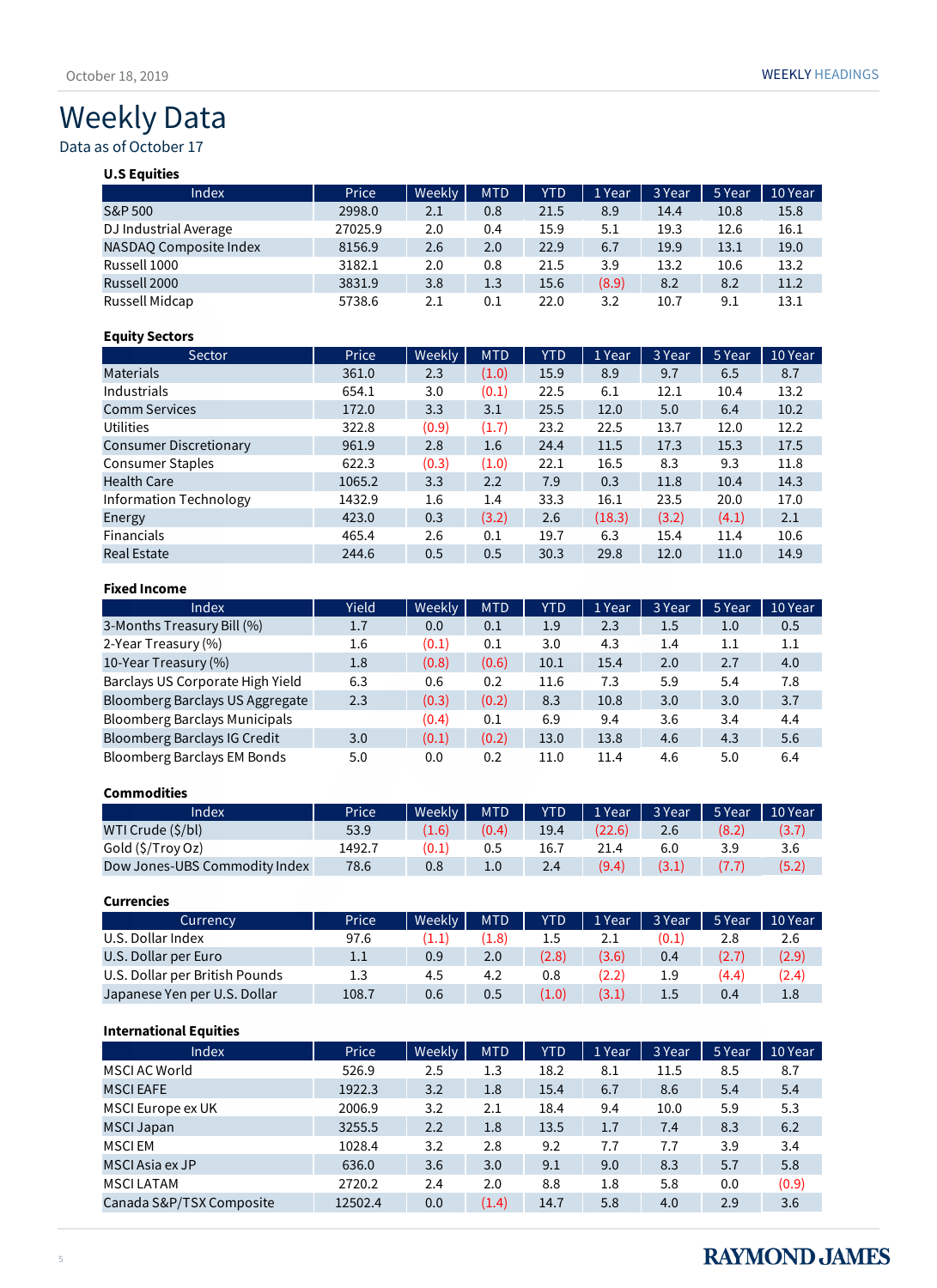#### **DISCLOSURES**

All expressions of opinion reflect the judgment of the author(s) and/or Investment Strategy Committee, and are subject to change. This information should not be construed as a recommendation. The foregoing content is subject to change at any time without notice. Content provided herein is for informational purposes only. There is no guarantee that these statements, opinions or forecasts provided herein will prove to be correct. Past performance is not a guarantee of future results. Indices and peer groups are not available for direct investment. Any investor who attempts to mimic the performance of an index or peer group would incur fees and expenses that would reduce returns. No investment strategy can guarantee success. Economic and market conditions are subject to change. Investing involves risks including the possible loss of capital.

Diversification and asset allocation do not ensure a profit or protect against a loss.

INTERNATIONAL INVESTING | International investing involves additional risks such as currency fluctuations, differing financial accounting standards, and possible political and economic instability. These risks are greater in emerging markets.

SECTORS | Sector investments are companies engaged in business related to a specific economic sector and are presented herein for illustrative purposes only and should not be considered as the sole basis for an investment decision. Sectors are subject to fierce competition and their products and services may be subject to rapid obsolescence. There are additional risks associated with investing in an individual sector, including limited diversification.

OIL | Investing in oil involves special risks, including the potential adverse effects of state and federal regulation and may not be suitable for all investors.

CURRENCIES | Currencies investing are generally considered speculative because of the significant potential for investment loss. Their markets are likely to be volatile and there may be sharp price fluctuations even during periods when prices overall are rising.

GOLD | Gold is subject to the special risks associated with investing in precious metals, including but not limited to: price may be subject to wide fluctuation; the market is relatively limited; the sources are concentrated in countries that have the potential for instability; and the market is unregulated.

FIXED INCOME | Fixed-income securities (or "bonds") are exposed to various risks including but not limited to credit (risk of default of principal and interest payments), market and liquidity, interest rate, reinvestment, legislative (changes to the tax code), and call risks. There is an inverse relationship between interest rate movements and fixed income prices. Generally, when interest rates rise, fixed income prices fall and when interest rates fall, fixed income prices generally rise.

US TREASURIES | US Treasury securities are guaranteed by the US government and, if held to maturity, generally offer a fixed rate of return and guaranteed principal value.

#### DESIGNATIONS

Certified Financial Planner Board of Standards Inc. owns the certification marks CFP® and CERTIFIED FINANCIAL PLANNER™ in the U.S.

Investments & Wealth Institute<sup>TM</sup> (The Institute) is the owner of the certification marks "CIMA" and "Certified Investment Management Analyst." Use of CIMA and/or Certified Investment Management Analyst signifies that the user has successfully completed The Institute's initial and ongoing credentialing requirements for investment management professionals.

#### DATA SOURCES

FactSet and Bloomberg.

#### DOMESTIC EQUITY DEFINITION

LARGE GROWTH | **Russell 1000 Growth Total Return Index:** This index represents a segment of the Russell 1000 Index with a greater-than-average growth orientation. Companies in this index have higher price-to-book and price-earnings ratios, lower dividend yields and higher forecasted growth values. This index includes the effects of reinvested dividends.

MID GROWTH | **Russell Mid Cap Growth Total Return Index:** This index contains stocks from the Russell Midcap Index with a greater-than-average growth orientation. The stocks are also members of the Russell 1000 Growth Index. This index includes the effects of reinvested dividends.

SMALL GROWTH | **Russell 2000 Growth Total Return Index:** This index represents a segment of the Russell 2000 Index with a greater-than-average growth orientation. The combined market capitalization of the Russell 2000 Growth and Value Indices will add up to the total market cap of the Russell 2000. This index includes the effects of reinvested dividends.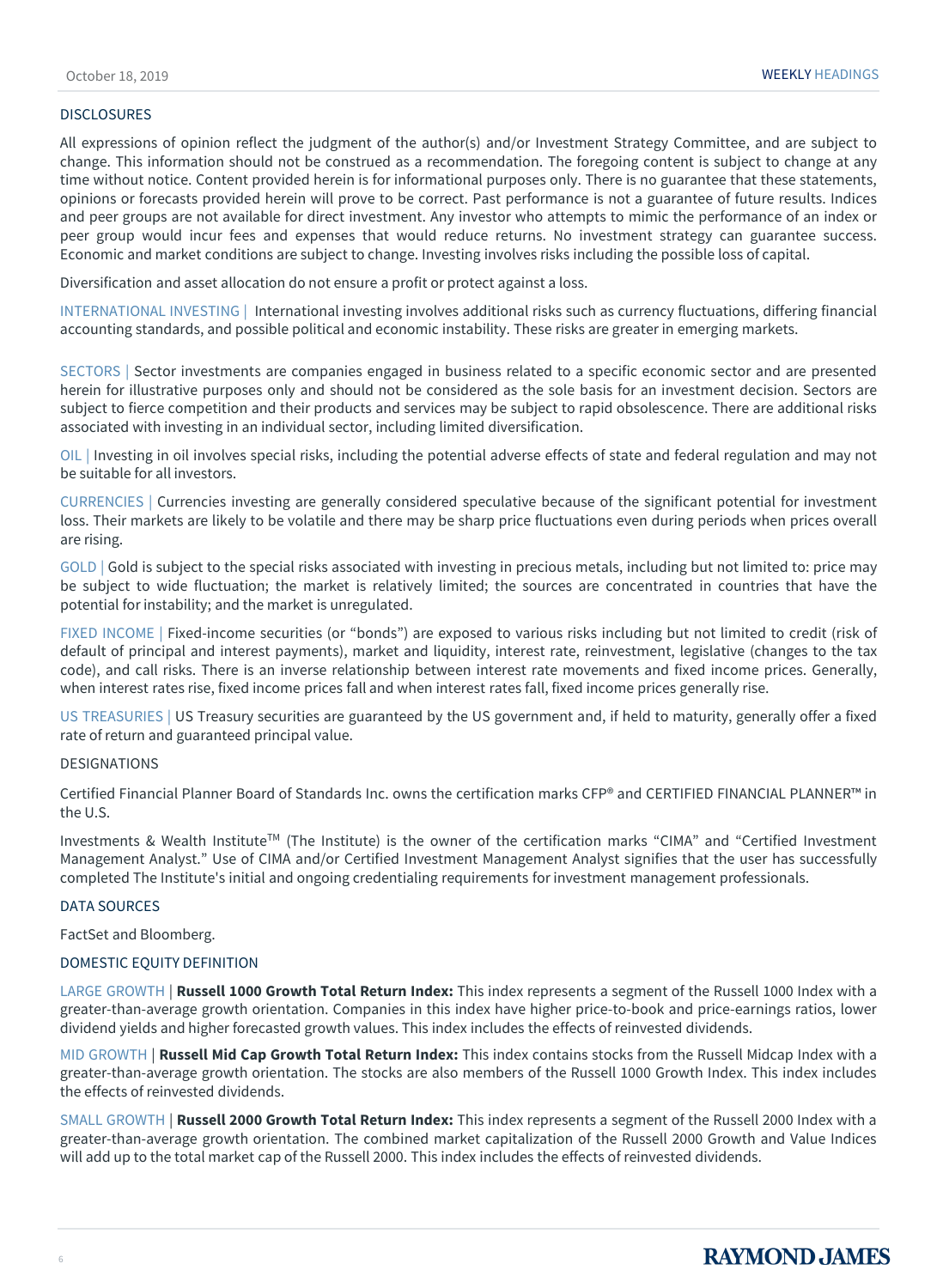LARGE BLEND | **Russell 1000 Total Return Index:** This index represents the 1000 largest companies in the Russell 3000 Index. This index is highly correlated with the S&P 500 Index. This index includes the effects of reinvested dividends.

MID BLEND | **Russell Mid Cap Total Return Index:** This index consists of the bottom 800 securities in the Russell 1000 Index as ranked by total market capitalization. This index includes the effects of reinvested dividends.

SMALL BLEND | **Russell 2000 Total Return Index:** This index covers 2000 of the smallest companies in the Russell 3000 Index, which ranks the 3000 largest US companies by market capitalization. The Russell 2000 represents approximately 10% of the Russell 3000 total market capitalization. This index includes the effects of reinvested dividends.

LARGE VALUE | **Russell 1000 Value Total Return Index:** This index represents a segment of the Russell 1000 Index with a lessthan-average growth orientation. Companies in this index have low price-to-book and price-earnings ratios, higher dividend yields and lower forecasted growth values. This index includes the effects of reinvested dividends.

MID VALUE | **Russell Mid Cap Value Total Return Index:** This index contains stocks from the Russell Midcap Index with a lessthan-average growth orientation. The stocks are also members of the Russell 1000 Value Index. This index includes the effects of reinvested dividends.

SMALL VALUE | **Russell 2000 Value Total Return Index:** This index represents a segment of the Russell 2000 Index with a lessthan-average growth orientation. The combined market capitalization of the Russell 2000 Growth and Value Indices will add up to the total market cap of the Russell 2000. This index includes the effects of reinvested dividends.

#### FIXED INCOME DEFINITION

AGGREGATE BOND | **Bloomberg Barclays US Agg Bond Total Return Index:** The index is a measure of the investment grade, fixed-rate, taxable bond market of roughly 6,000 SEC-registered securities with intermediate maturities averaging approximately 10 years. The index includes bonds from the Treasury, Government-Related, Corporate, MBS, ABS, and CMBS sectors.

HIGH YIELD | **Bloomberg Barclays US Corporate High Yield Total Return Index:** The index measures the USD-denominated, high yield, fixed-rate corporate bond market. Securities are classified as high yield if the middle rating of Moody's, Fitch and S&P is Ba1/BB+/BB+ or below.

CREDIT | **Bloomberg Barclays US Credit Total Return Index:** The index measures the investment grade, US dollardenominated, fixed-rate, taxable corporate and government related bond markets. It is composed of the US Corporate Index and a non-corporate component that includes foreign agencies, sovereigns, supranationals and local authorities.

MUNICIPAL | **Bloomberg Barclays Municipal Total Return Index:** The index is a measure of the long-term tax-exempt bond market with securities of investment grade (rated at least Baa by Moody's Investors Service and BBB by Standard and Poor's). This index has four main sectors: state and local general obligation bonds, revenue bonds, insured bonds, and prerefunded bonds.

DOW JONES INDUSTRIAL AVERAGE (DJIA) | The **Dow Jones Industrial Average (DJIA)** is an index that tracks 30 large, publiclyowned companies trading on the New York Stock Exchange (NYSE) and the NASDAQ.

NASDAQ COMPOSITE INDEX | The **Nasdaq Composite Index** is the market capitalization-weighted index of over 3,300 common equities listed on the Nasdaq stock exchange.

S&P 500 | The **S&P 500 Total Return Index:** The index is widely regarded as the best single gauge of large-cap U.S. equities. There is over USD 7.8 trillion benchmarked to the index, with index assets comprising approximately USD 2.2 trillion of this total. The index includes 500 leading companies and captures approximately 80% coverage of available market capitalization.

BLOOMBERG BARCLAYS CAPITAL AGGREGATE BOND TOTAL RETURN INDEX | This index represents securities that are SECregistered, taxable, and dollar denominated. The index covers the U.S. investment grade fixed rate bond market, with index components for government and corporate securities, mortgage pass-through securities, and asset-backed securities. The index is designed to minimize concentration in any one commodity or sector. It currently has 22 commodity futures in seven sectors. No one commodity can compose less than 2% or more than 15% of the index, and no sector can represent more than 33% of the index (as of the annual weightings of the components).

#### INTERNATIONAL EQUITY DEFINITION

EMERGING MARKETS EASTERN EUROPE | **MSCI EM Eastern Europe Net Return Index:** The index captures large- and mid-cap representation across four Emerging Markets (EM) countries in Eastern Europe. With 50 constituents, the index covers approximately 85% of the free float-adjusted market capitalization in each country.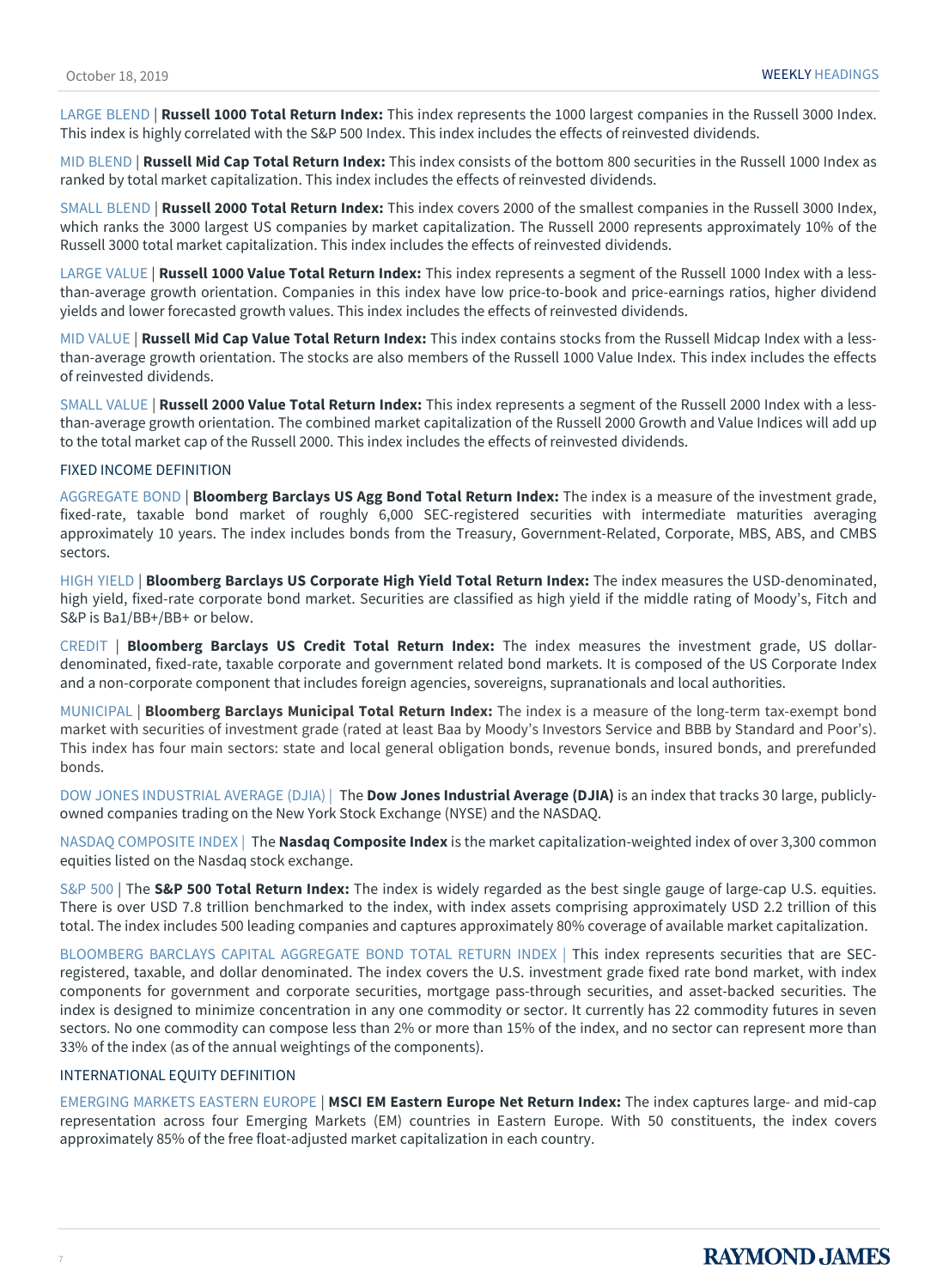EMERGING MARKETS ASIA | **MSCI EM Asia Net Return Index:** The index captures large- and mid-cap representation across eight Emerging Markets countries. With 554 constituents, the index covers approximately 85% of the free float-adjusted market capitalization in each country.

EMERGING MARKETS LATIN AMERICA | **MSCI EM Latin America Net Return Index:** The index captures large- and mid-cap representation across five Emerging Markets (EM) countries in Latin America. With 116 constituents, the index covers approximately 85% of the free float-adjusted market capitalization in each country.

EMERGING MARKETS | **MSCI Emerging Markets Net Return Index:** This index consists of 23 countries representing 10% of world market capitalization. The index is available for a number of regions, market segments/sizes and covers approximately 85% of the free float-adjusted market capitalization in each of the 23 countries.

PACIFIC EX-JAPAN | **MSCI Pacific Ex Japan Net Return Index:** The index captures large- and mid-cap representation across four of 5 Developed Markets (DM) countries in the Pacific region (excluding Japan). With 150 constituents, the index covers approximately 85% of the free float-adjusted market capitalization in each country.

JAPAN | **MSCI Japan Net Return Index:** The index is designed to measure the performance of the large and mid cap segments of the Japanese market. With 319 constituents, the index covers approximately 85% of the free float-adjusted market capitalization in Japan.

FOREIGN DEVELOPED MARKETS | **MSCI EAFE Net Return Index:** This index is designed to represent the performance of large and mid-cap securities across 21 developed markets, including countries in Europe, Australasia and the Far East, excluding the U.S. and Canada. The index is available for a number of regions, market segments/sizes and covers approximately 85% of the free float-adjusted market capitalization in each of the 21 countries.

EUROPE EX UK | **MSCI Europe Ex UK Net Return Index:** The index captures large and mid cap representation across 14 Developed Markets (DM) countries in Europe. With 337 constituents, the index covers approximately 85% of the free floatadjusted market capitalization across European Developed Markets excluding the UK.

MSCI EAFE | The **MSCI EAFE** (Europe, Australasia, and Far East) is a free float-adjusted market capitalization index that is designed to measure developed market equity performance, excluding the United States & Canada. The EAFE consists of the country indices of 22 developed nations.

#### INTERNATIONAL DISCLOSURES

FOR CLIENTS IN THE UNITED KINGDOM | For clients of Raymond James Financial International Limited (RJFI): This document and any investment to which this document relates is intended for the sole use of the persons to whom it is addressed, being persons who are Eligible Counterparties or Professional Clients as described in the FCA rules or persons described in Articles 19(5) (Investment professionals) or 49(2) (high net worth companies, unincorporated associations, etc.) of the Financial Services and Markets Act 2000 (Financial Promotion) Order 2005 (as amended)or any other person to whom this promotion may lawfully be directed. It is not intended to be distributed or passed on, directly or indirectly, to any other class of persons and may not be relied upon by such persons and is, therefore, not intended for private individuals or those who would be classified as Retail Clients.

FOR CLIENTS OF RAYMOND JAMES INVESTMENT SERVICES, LTD.: This document is for the use of professional investment advisers and managers and is not intended for use by clients.

FOR CLIENTS IN FRANCE | This document and any investment to which this document relates is intended for the sole use of the persons to whom it is addressed, being persons who are Eligible Counterparties or Professional Clients as described in "Code Monetaire et Financier" and Reglement General de l'Autorite des marches Financiers. It is not intended to be distributed or passed on, directly or indirectly, to any other class of persons and may not be relied upon by such persons and is, therefore, not intended for private individuals or those who would be classified as Retail Clients.

FOR CLIENTS OF RAYMOND JAMES EURO EQUITIES | Raymond James Euro Equities is authorised and regulated by the Autorite de Controle Prudentiel et de Resolution and the Autorite des Marches Financiers.

FOR INSTITUTIONAL CLIENTS IN THE EUROPEAN ECONOMIC AREA (EE) OUTSIDE OF THE UNITED KINGDOM | This document (and any attachments or exhibits hereto) is intended only for EEA institutional clients or others to whom it may lawfully be submitted.

FOR CANADIAN CLIENTS | This document is not prepared subject to Canadian disclosure requirements, unless a Canadian has contributed to the content of the document. In the case where there is Canadian contribution, the document meets all applicable IIROC disclosure requirements.